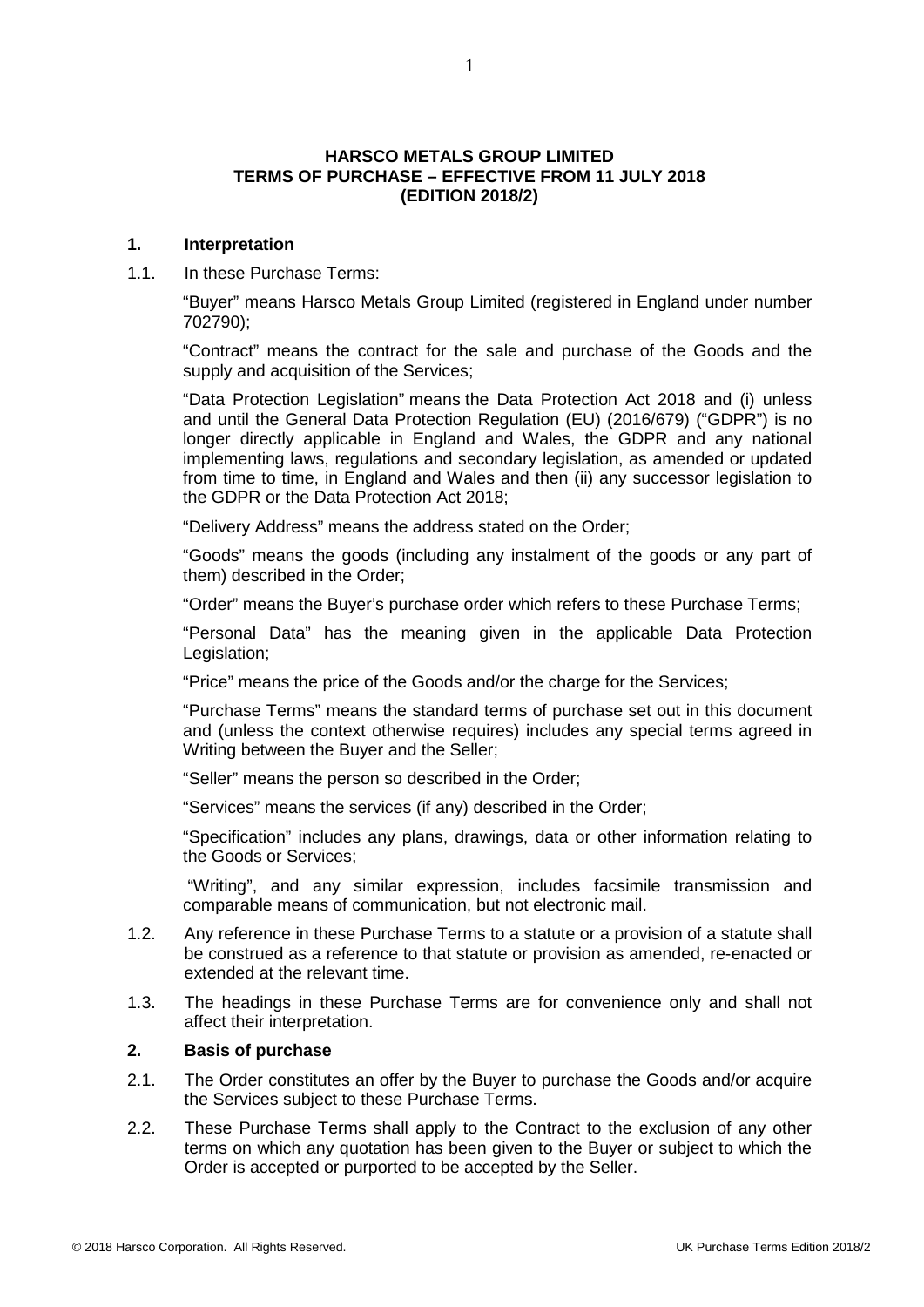2.3. No variation to the Order or these Purchase Terms shall be binding unless agreed in writing between the authorised representatives of the Buyer and the Seller.

# **3. Specifications**

- 3.1. The quantity, quality and description of the Goods and the Services shall, subject as provided in these Purchase Terms, be as specified in the Order and/or in any applicable Specification supplied by the Buyer to the Seller or agreed in Writing by the Buyer.
- 3.2. Any Specification supplied by the Buyer to the Seller, or specifically produced by the Seller for the Buyer, in connection with the Contract, together with the copyright, design rights or any other intellectual property rights in the Specification, shall be the exclusive property of the Buyer, and the Seller assigns with full title guarantee to the Buyer all such copyright, design rights and other intellectual property for no further consideration.
- 3.3. The Seller shall not
	- 3.3.1. disclose to any third party any Specification referred to in clause 3.2 except to the extent that it is or becomes public knowledge through no fault of the Seller; or
	- 3.3.2. use any such Specification except as required for the purpose of the Contract.
- 3.4. The Seller shall comply with all applicable regulations or other legal requirements concerning the manufacture, packaging, packing and delivery of the Goods and the performance of the Services.
- 3.5. The Seller shall not unreasonably refuse any request by the Buyer to inspect and test the Goods during manufacture, processing or storage at the premises of the Seller or any third party prior to despatch, and the Seller shall provide the Buyer with all facilities reasonably required for inspection and testing.
- 3.6. If as a result of inspection or testing the Buyer is not satisfied that the Goods will comply in all respects with the Contract, and the Buyer so informs the Seller within seven days of inspection or testing, the Seller shall take such steps as are necessary to ensure compliance.
- 3.7. The Goods shall be marked in accordance with the Buyer's instructions and any applicable regulations or requirements of the carrier, and properly packed and secured so as to reach their destination in an undamaged condition in the ordinary course.

#### **4. Price of the goods and services**

- 4.1. The Price of the Goods and the Services shall be as stated in the Order and, unless otherwise so stated, shall be:
	- 4.1.1. exclusive of any applicable value added tax (which shall be payable by the Buyer subject to receipt of a VAT invoice); and
	- 4.1.2. inclusive of all charges for packaging, packing, shipping, carriage, insurance and delivery of the Goods to the Delivery Address and any duties, imposts or levies other than value added tax.
- 4.2. No increase in the Price may be made (whether on account of increased material, labour or transport costs, fluctuation in rates of exchange or otherwise) without the prior consent of the Buyer in Writing.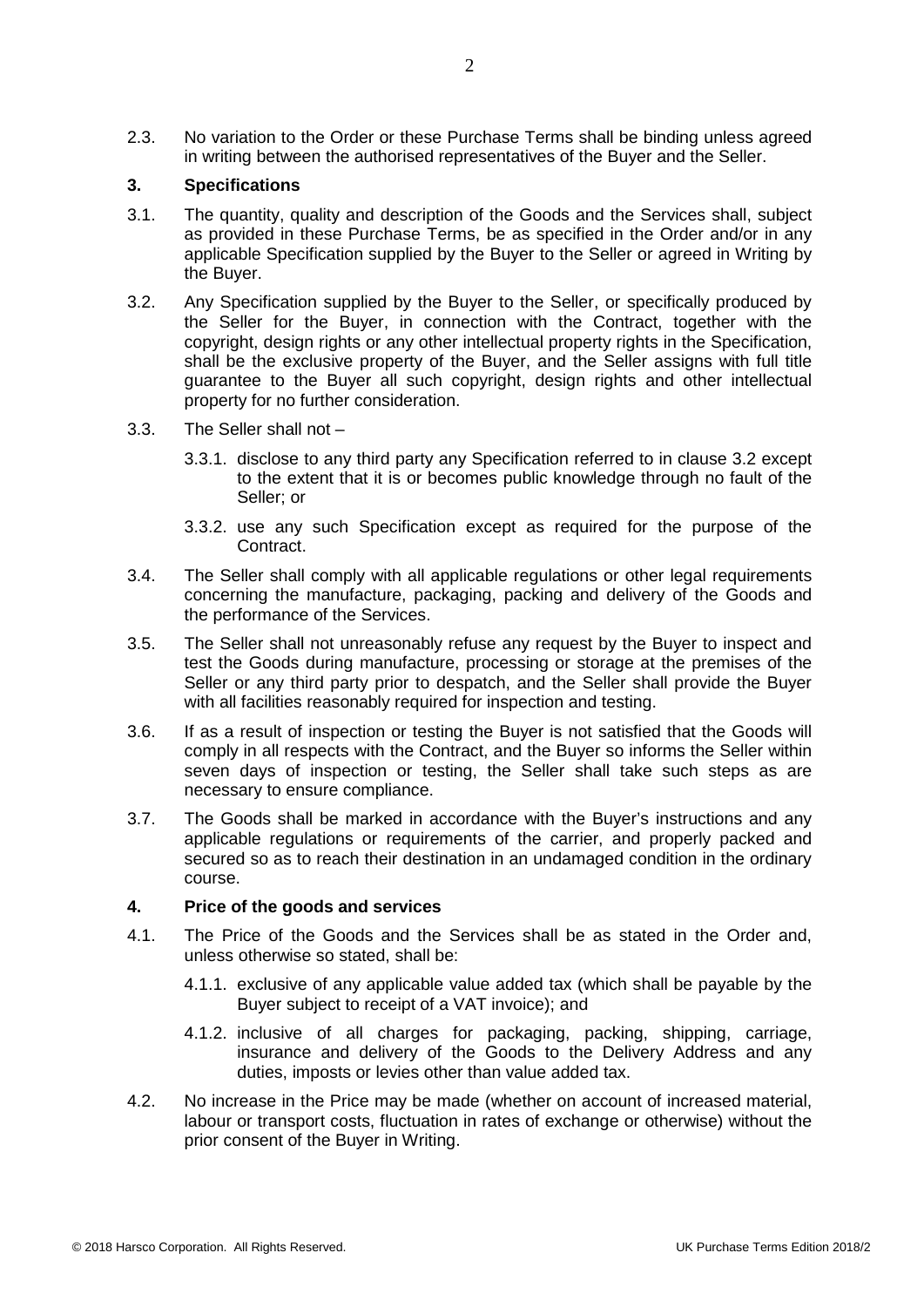4.3. The Buyer shall be entitled to any discount for prompt payment, bulk purchase or volume of purchase customarily granted by the Seller.

### **5. Terms of payment**

- 5.1. The Seller may invoice the Buyer on or at any time after delivery of the Goods or performance of the Services, as the case may be, and each invoice shall quote the number of the Order.
- 5.2. Unless otherwise stated in the Order, the Buyer shall pay the Price of the Goods and the Services on the first payment run following 60 days after the end of the month in which a proper invoice is received or the acceptance of the Goods or Services in question by the Buyer, whichever is the later.
- 5.3. The Buyer may set off against the Price any sums owed to the Buyer by the Seller.

# **6. Delivery**

- 6.1. The Goods shall be delivered to, and the Services shall be performed at, the Delivery Address on the date or within the period stated in the Order, in either case during the Buyer's usual business hours.
- 6.2. Where the date of delivery of the Goods or of performance of the Services is to be specified after the placing of the Order, the Seller shall give the Buyer reasonable notice of the specified date.
- 6.3. The time of delivery of the Goods and of performance of the Services is of the essence of the Contract.
- 6.4. The Buyer may at any time and at no cost to the Buyer require the Seller to postpone delivery of the Goods or performance of the Services in whole or in part.
- 6.5. If, for any reason, the Buyer cannot accept delivery of the Goods at the time or place stipulated in the Order, the Seller shall at its own cost store the Goods, safeguard them and take all reasonable steps to protect the Buyer's interests until their actual delivery.
- 6.6. A packing note quoting the number of the Order must accompany each delivery or consignment of the Goods and must be displayed prominently.
- 6.7. If the Goods are to be delivered, or the Services are to be performed, by instalments, the Contract will be treated as a single contract and not severable.
- 6.8. The Buyer may reject any Goods delivered which are not in accordance with the Contract, and shall not be deemed to have accepted any Goods until the Buyer has had a reasonable time to inspect them following delivery or, if later, within a reasonable time after any latent defect in the Goods has become apparent.
- 6.9. The Seller shall supply the Buyer in good time with any instructions or other information required to enable the Buyer to accept delivery of the Goods and performance of the Services.
- 6.10. The Buyer shall not be obliged to return to the Seller any packaging or packing materials for the Goods, whether or not any Goods are accepted by the Buyer.
- 6.11. A certificate of conformity must accompany each delivery of Goods certifying to the Buyer's satisfaction that all Goods within the delivery or consignment are manufactured in accordance with the Specification provided by the Buyer or the sample of the Goods upon which the Buyer has relied when placing the Order.

### **7. Risk and Property**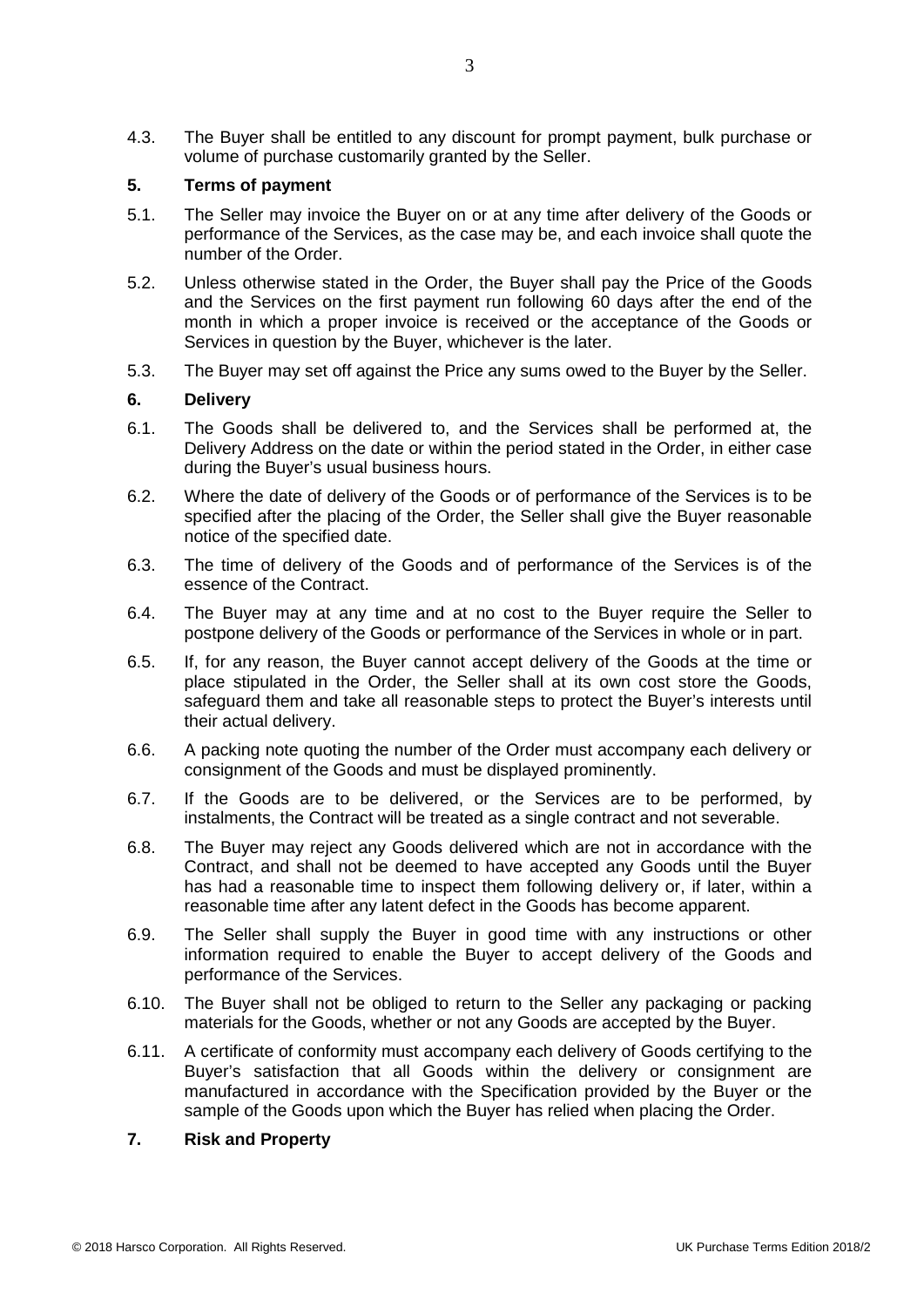- 7.1. Risk of damage to or loss of the Goods shall pass to the Buyer on delivery to the Buyer in accordance with the Contract.
- 7.2. The property in the Goods shall pass to the Buyer on delivery, unless payment for the Goods is made (in whole or part) prior to delivery, when it shall pass to the Buyer once payment has been made and the Goods have been appropriated to the Contract.

### **8. Warranties and liability**

- 8.1. The Seller warrants to the Buyer that the Goods:
	- 8.1.1. will be of satisfactory quality (within the meaning of the Sale of Goods Act 1979, as amended) and fit for any purpose held out by the Seller or made known to the Seller in writing at the time the Order is placed;
	- 8.1.2. will be free from defects in design, material and workmanship;
	- 8.1.3. will correspond with any relevant Specification or sample; and
	- 8.1.4. where a sample has been provided, will be of the same or superior quality to that sample; and
	- 8.1.5. will comply with all statutory requirements and regulations relating to the sale of the Goods.
- 8.2. The Seller warrants to the Buyer that the Services will be performed by appropriately qualified and trained personnel, with due care and diligence and to such high standard of quality as it is reasonable for the Buyer to expect in all the circumstances.
- 8.3. Without limiting any other remedy, if any Goods or Services are not supplied or performed in accordance with the Contract, then the Buyer shall be entitled:
	- 8.3.1. to require the Seller to repair the Goods or to supply replacement Goods or Services in accordance with the Contract within seven days; or
	- 8.3.2. at the Buyer's sole option, and whether or not the Buyer has previously required the Seller to repair the Goods or to supply any replacement Goods or Services, to treat the Contract as discharged by the Seller's breach and require the repayment of any part of the Price which has been paid.
- 8.4. The Seller shall indemnify the Buyer in full against all liability, loss, damages, costs and expenses (including legal expenses) awarded against or incurred or paid by the Buyer as a result of or in connection with:
	- 8.4.1. breach of any warranty given by the Seller in relation to the Goods or the Services:
	- 8.4.2. any claim that the Goods infringe, or their importation, use or resale, infringes, the patent, copyright, design right, trade mark or other intellectual property rights of any other person in any country, except to the extent that the claim arises from compliance with any Specification supplied by the Buyer;
	- 8.4.3. any liability under the Consumer Protection Act 1987 in respect of the Goods;
	- 8.4.4. any act or omission of the Seller or its employees, agents or subcontractors in supplying, delivering and installing the Goods; and
	- 8.4.5. any act or omission of any of the Seller's personnel in connection with the performance of the Services.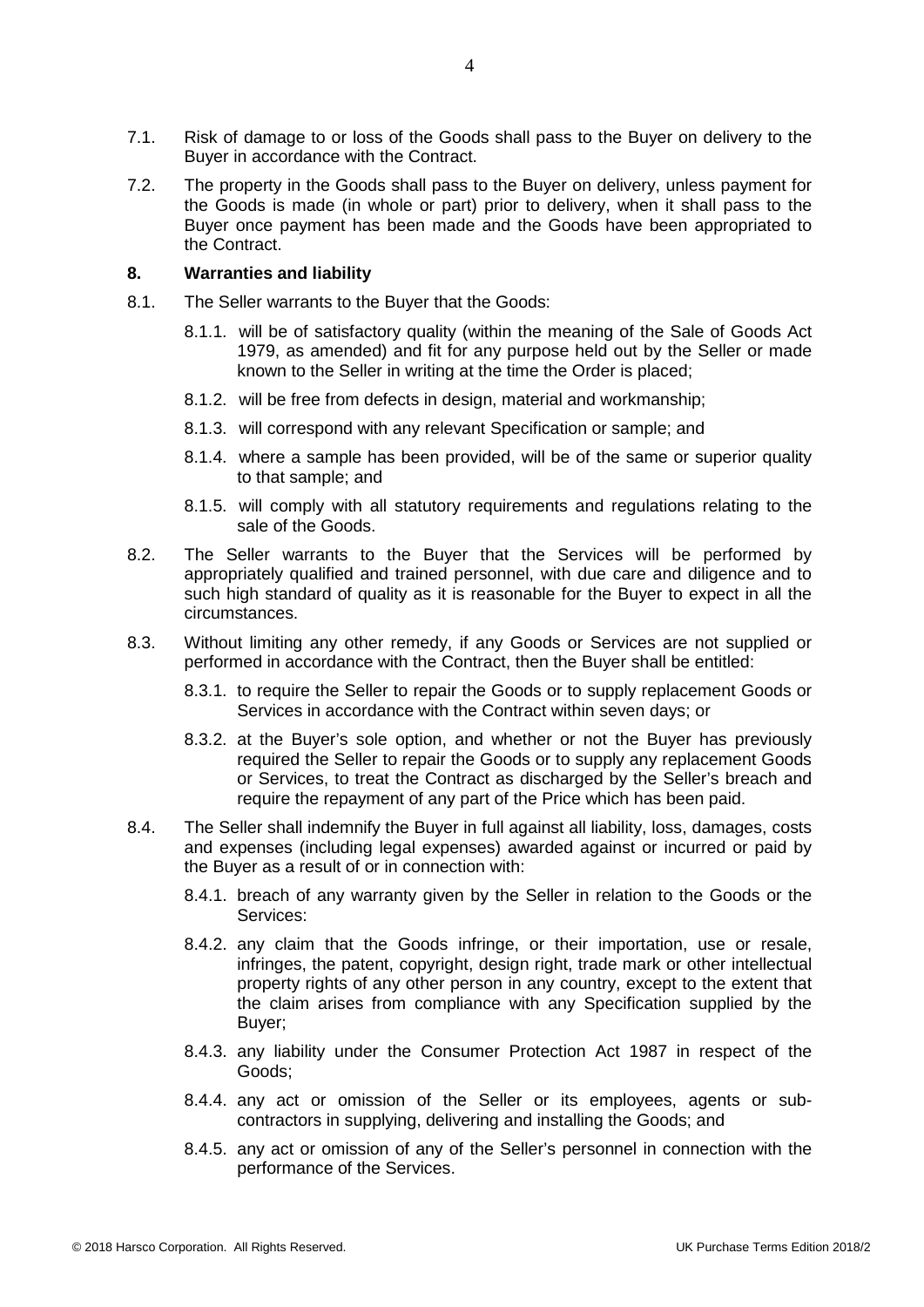# **9. Termination**

- 9.1. The Buyer may cancel the Order in respect of all or part only of the Goods and/or the Services without having to justify such cancellation by giving notice to the Seller at any time prior to delivery or performance. In such event:-
	- 9.1.1. where the Goods are not stock merchandise of the Seller, the Buyer shall make and the Seller shall accept payment on the basis of a fair valuation, supported by documentary evidence, for work actually done under the Order prior to receipt by the Seller of notice of termination but be limited to monies not otherwise recoverable by the Seller;
	- 9.1.2. where the Goods are standard stock merchandise of the Seller, the Buyer shall have no further obligation in respect of the cancellation except to make payment for reasonable consignment and re-delivery charges to the Seller in respect of Goods dispatched but not delivered prior to such cancellation.
- 9.2. The Buyer may terminate the Contract without liability to the Seller by giving notice to the Seller at any time if:
	- 9.2.1. the Seller is in breach of any of its obligations in terms of the Contract; or
	- 9.2.2. the Seller makes any voluntary arrangement with its creditors (within the meaning of the Insolvency Act 1986) or (being an individual or firm) becomes bankrupt or (being a company) becomes subject to an administration order or goes into liquidation; or
	- 9.2.3. an encumbrance takes possession, or a receiver is appointed, of any of the property or assets of the Seller; or
	- 9.2.4. the Seller ceases, or threatens to cease, to carry on business; or
	- 9.2.5. the Buyer reasonably apprehends that any of the events mentioned above is about to occur in relation to the Seller and notifies the Seller accordingly.

### **10. Insurance**

10.1. The Seller shall indemnify the Buyer against all claims in respect of loss or damage to persons and property (including consequential loss) incurred by the Buyer or third parties arising out of or in consequence of the supply of the Goods or performance of the Services and shall, at its own cost, take out and maintain adequate insurance including Employer's Liability, Product and Public Liability, and third party and professional indemnity insurance, and shall supply details of such insurance when requested to do so by the Buyer. If the Seller fails to take out and maintain insurance as above, the Buyer may effect the same and deduct the cost of so doing from the monies which would otherwise be due to the Seller.

# **11. Modern Slavery Act**

- 11.1. The Seller understands that the Buyer prohibits the Seller and any of its directors, officers, employees, or any other persons associated with it or anyone for whose acts or defaults they may be vicariously liable or anyone acting on behalf of any of them (including but not limited to any sub-contractors) from engaging in any Modern Slavery Practices (which includes but is not limited to servitude, slavery, forced and compulsory labour and human trafficking) within their businesses or their supply chains in connection with the Contract.
- 11.2. In performing its obligations under the Contract, the Seller shall and shall procure that its directors, officers, employees, or any other persons associated with it or anyone for whose acts or defaults they may be vicariously liable or anyone acting on behalf of any of them (including but not limited to any sub-contractors) shall: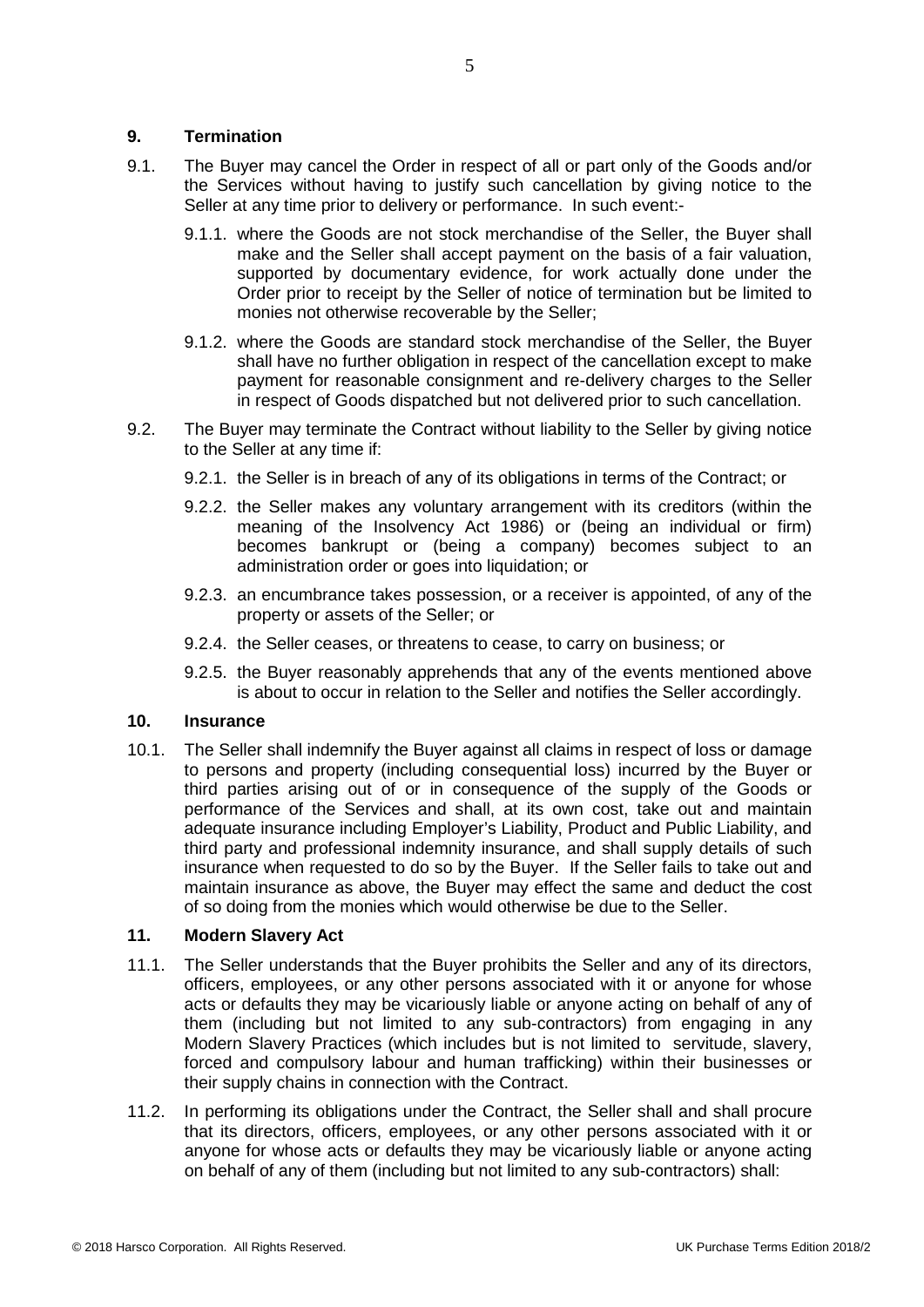- 11.2.1.comply with all applicable anti-slavery and human trafficking laws, statutes, regulations and codes from time to time in force including but not limited to the Modern Slavery Act 2015; and
- 11.2.2.have and maintain throughout the term of the Contract its own policies and procedures to ensure its compliance; and
- 11.2.3.not engage in any activity, practice or conduct that would constitute an offence under sections 1, 2 or 4, of the Modern Slavery Act 2015 if such activity, practice or conduct were carried out in the United Kingdom.
- 11.3. The Seller represents and warrants that neither it nor any of its directors, officers, employees, or other persons associated with it or anyone for whose acts or defaults they may be vicariously liable or anyone acting on behalf of any of them (including but not limited to any sub-contractors):
	- 11.3.1.has been convicted of any offence involving any Modern Slavery Practices; and
	- 11.3.2.having made reasonable enquiries, to the best of its knowledge, has been or is the subject of any investigation, inquiry or enforcement proceedings by any governmental, administrative or regulatory body regarding any offence or alleged offence of or in connection with any Modern Slavery Practices.
- 11.4. The Seller agrees to implement due diligence procedures for its subcontractors, and suppliers, to ensure that there is no Modern Slavery Practices in its supply chains.
- 11.5. The Seller shall notify the Customer as soon as it becomes aware of any actual or suspected Modern Slavery Practices in a supply chain which has a connection with the Contract.
- 11.6. The Seller shall:
	- 11.6.1.maintain a complete set of records to trace the supply chain of all Goods and/or Services provided to the Buyer in connection with the Contract; and
	- 11.6.2.permit the Buyer and its third party representatives, on reasonable notice during normal business hour, but without notice in case of any reasonably suspected breach of this clause 11, to have access to and take copies of the Seller's records and any other information and to meet with the Seller's personnel to audit the Seller's compliance with its obligations this clause; and
	- 11.6.3.take appropriate remedial action, at its own cost, to remove any Modern Slavery Practices found within its supply chain.
- 11.7. The Seller represents, warrants and undertakes that it conducts its business in a manner that is consistent and in compliance with all applicable anti-slavery and human trafficking laws, statutes, regulations and codes from time to time in force including but not limited to the Modern Slavery Act 2015.
- 11.8. The Buyer may terminate the Contract with immediate effect by giving written notice to the Seller if the Seller commits a breach of this clause 11.

#### **12. Data Protection**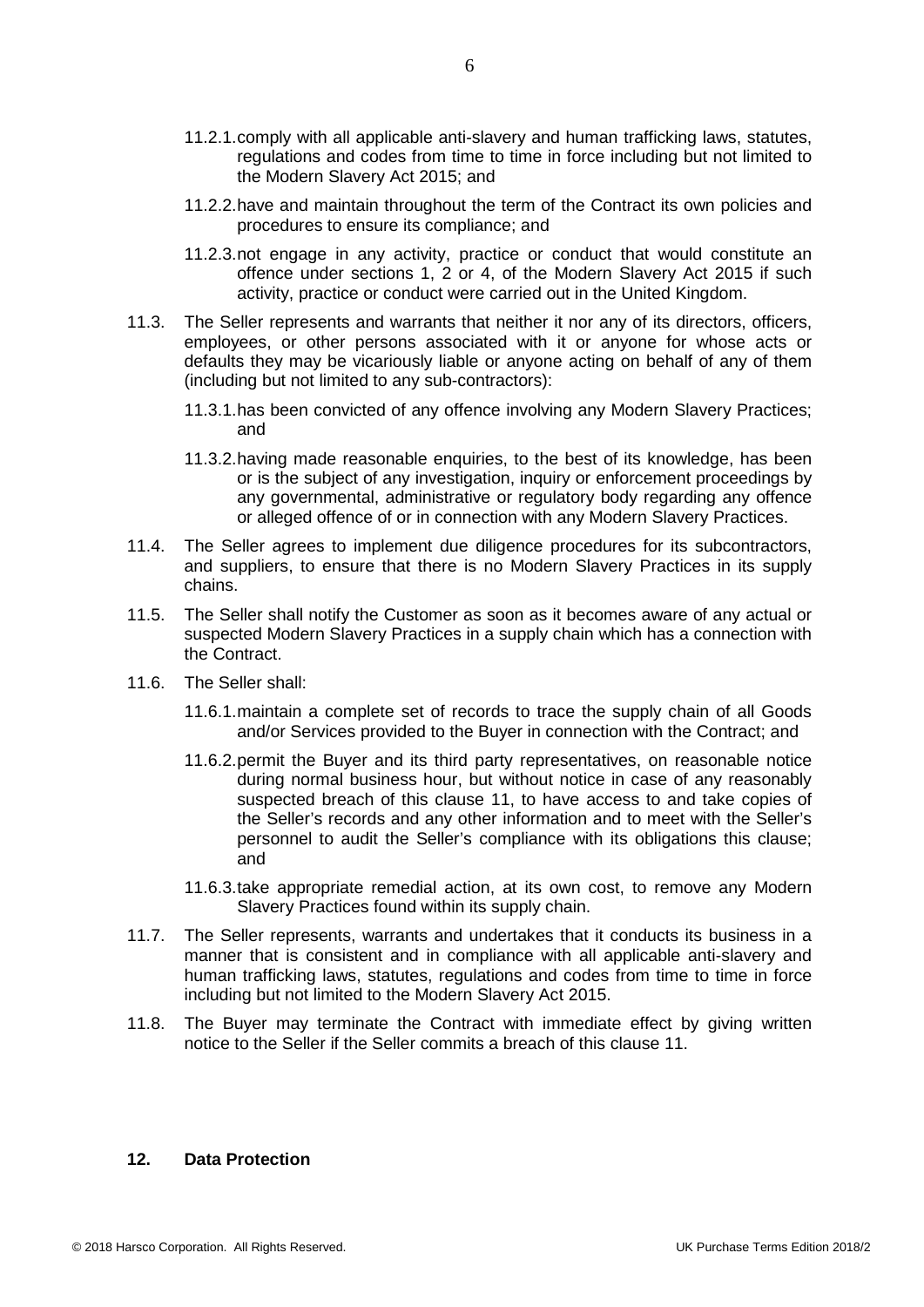- 12.1 The Seller agrees that it will at all times, comply with all applicable requirements of the Data Protection Legislation and confirms that this clause 12.1 is in addition to, and does not relieve, remove or replace, the Seller's obligations under the Data Protection Legislation.
- 12.2 Without prejudice to the generality of Clause 12.1, the Seller shall, in relation to any Personal Data of the Buyer that it is required to hold and/or process in connection with the Contract:
	- (a) process that Personal Data as a Controller in accordance with all applicable requirements of the Data Protection Legislation; and
	- (b) ensure that it has in place appropriate technical and organisational measures to protect against unauthorised or unlawful processing of that Personal Data and against accidental loss or destruction of, or damage to, that Personal Data, appropriate to the harm that might result from the unauthorised or unlawful processing or accidental loss, destruction or damage and the nature of the data to be protected, having regard to the state of technological development and the cost of implementing any measures (those measures may include, where appropriate, pseudonymising and encrypting that Personal Data, ensuring pseudonymising confidentiality, integrity, availability and resilience of its systems and services, ensuring that availability of and access to that Personal Data can be restored in a timely manner after an incident, and regularly assessing and evaluating the effectiveness of the technical and organisational measures adopted by it); and
	- (c) ensure that all its personnel (including but not limited to directors, officers and employees) who have access to and/or process that Personal Data are obliged to keep that Personal Data confidential; and
	- (d) not appoint any third party processor to hold and/or process that Personal Data under the Contract; and
	- (e) not transfer any of that Personal Data outside of the European Economic Area unless the prior written consent of the Buyer has been obtained; and
	- (f) assist the Buyer, at the Buyer's cost, in responding to any request from a Data Subject (as defined in the Data Protection Legislation) and in ensuring compliance with its obligations under the Data Protection Legislation with respect to security, breach notifications, impact assessments and consultations with supervisory authorities or regulators; and
	- (g) notify the Buyer without undue delay and in any event within 48 hours of becoming aware of a Personal Data breach; and
	- (h) at the written direction of the Buyer, delete or return that Personal Data and copies thereof to the Buyer on termination of the Contract unless required to keep copies by Data Protection Legislation; and
	- (i) maintain complete and accurate records and information to demonstrate its compliance with this clause 12 and allow for audits by the Buyer or the Buyer's designated auditor.
- 12.3 The Buyer may terminate the Contract with immediate effect by giving written notice to the Seller if the Seller commits a breach of this clause 12.